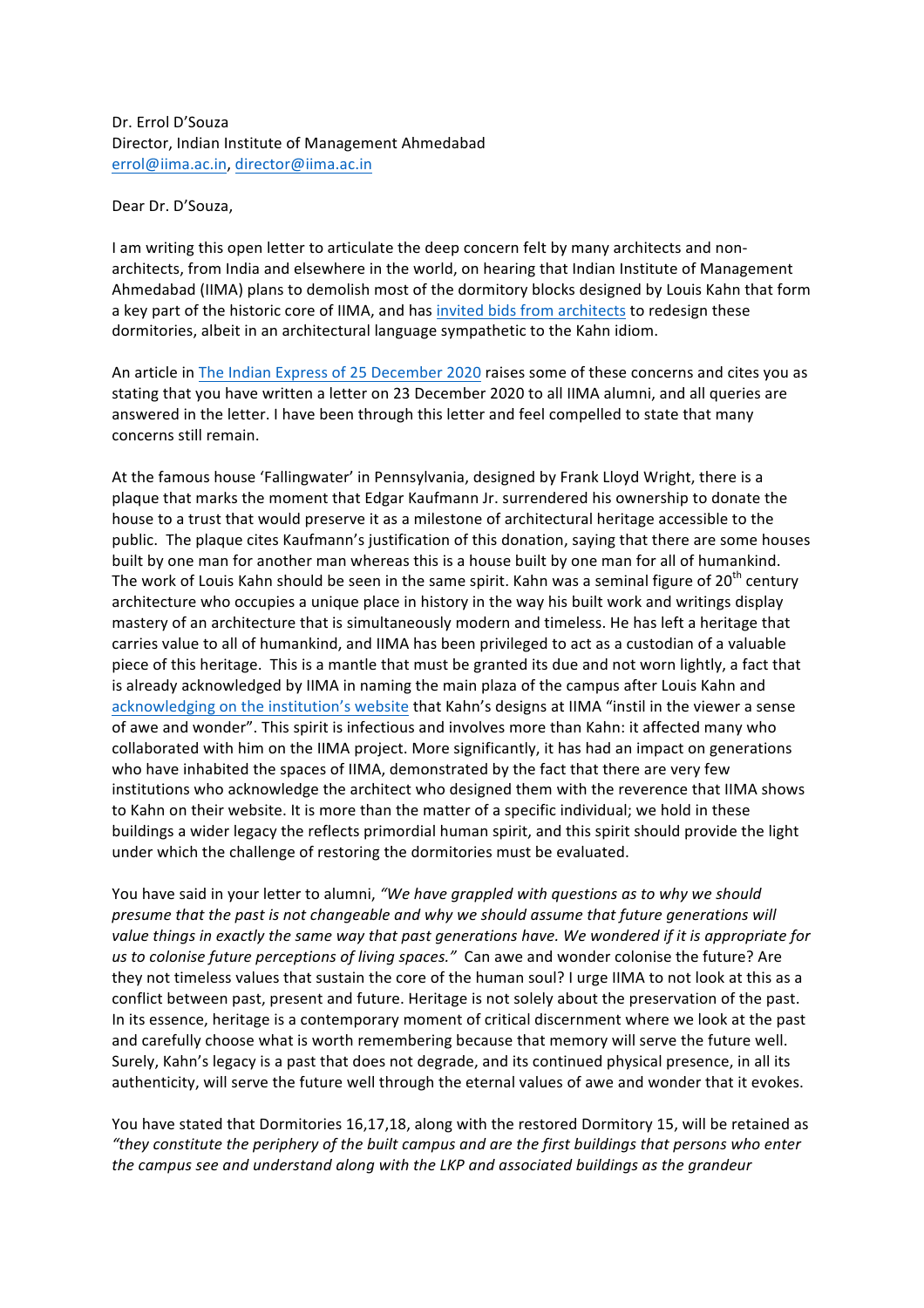associated with the work of Kahn." This reasoning is troubling, as it implies a devaluation of heritage to place more emphasis on a public façade, assigning lesser value to what lies behind the façade. Kahn's design is more than a façade to be seen, it is embodied in a spatial order to be experienced, where the union of the academic block, library and dormitories create an intimate network of courtyards that, along with the buildings, capture the spirit of a monastic community of learners where knowledge is collectively held as sacred. The cohesiveness of this spatial core forms the entirety of the restoration project launched by IIMA in 2014 and is something that must be preserved. To modify it substantively is to devalue the integrity of Kahn's legacy.

It is striking that your letter does not cite a specific recommendation from Somaya & Kalappa (SNK), the firm appointed by IIMA in 2014 to steer restoration work of the Kahn designs. The quality of their effort is reflected in their restoration of the Vikram Sarabhai Library at IIMA winning an Award of Distinction in the 2019 UNESCO Asia Pacific Awards. As recently as 28 November 2020, Ms. Brinda Somaya, Principal Architect of SNK, delivered an online lecture to CEPT University on the IIMA restoration project. In that lecture, she did not mention a need to abandon any of the Kahn dormitories. She mentioned that Dormitory 15 was selected as a prototype project for restoration as it was one of the dormitories in the worst condition, and if this could be restored, the others would be easier to tackle. In her lecture, she presented the successful restoration of Dormitory 15, a fact that is also affirmed on the IIMA website. In the Indian Express article cited earlier, the reporter mentions contacting Ms. Somaya who responded that she has not been informed about this new bid for architectural services to replace 14 out of 18 Kahn dormitories. It is troubling if this is true and the decision to demolish the Kahn dormitories and invite bids to replace them with new structures was taken without consulting the experts appointed to guide the restoration of the Kahn buildings.

In Ms. Somaya's lecture she speaks about the seismic vulnerability of the dormitory blocks. She mentioned that while they had a structural consultant to work with them on the project, they realised deeper expertise was needed, and they consulted Dr. Arun Menon of Indian Institute of Technology Madras. Dr. Menon is an internationally recognised expert on seismic design, is one of the primary authors of India's building codes on seismic design, and one of his specific research interests cited on his CV is "Seismic Response, Assessment and Retrofit of Masonry Structures." Ms. Somaya spoke on how Dr. Menon's analysis showed that most of the seismic concerns in the dormitories spring from the height of the masonry drum that encloses the staircase as it rises above terrace level. In the restoration of Dormitory 15, this has been addressed by marginally reducing the height of the drum and adding masonry buttresses that are lower than the parapet height and therefore not visible from outside. It is striking that your letter does not cite any specific recommendation from Dr. Menon, despite the stature of his expertise and his involvement with the restoration project.

Your letter mentions many technical problems that have influenced IIMA's decision to demolish close to 80% of the Kahn dormitories: seismic risk, poor quality of brickwork, cracking of masonry caused by corrosion of reinforcement rods, a pointing technique used in masonry joints that encourages water seepage, etc. You state that these make the buildings both impractical and unsafe, and your letter implies they are determining factors. All of these problems are present in the buildings being restored: the Vikram Sarabhai Library, the Classroom Block, the Faculty Block, as well as the four dormitory blocks being restored. Clearly, IIMA would not put people in unsafe and unusable buildings, so the plan to restore these buildings shows these problems have solutions, and Ms. Somaya's lecture presents many of these solutions. Clearly, the technical dimensions of these problems cannot be the determining factor.

You state that three imperatives guided IIMA's decision: (1) functional needs, (2) cultural heritage, and (3) available resources. But your letter throws no light on how you weighted these imperatives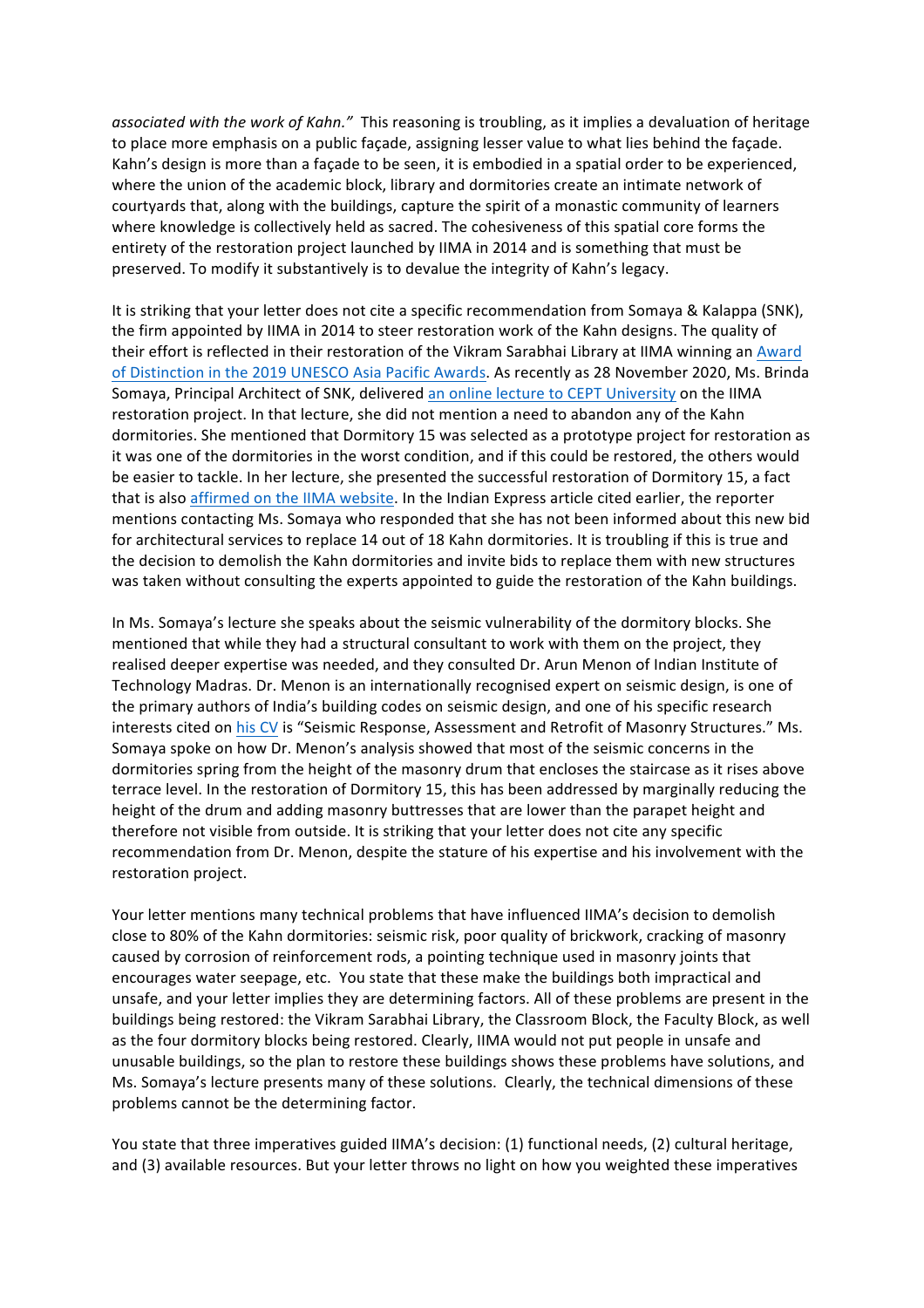in your analysis, especially given the challenge of cultural heritage being the only one of the three whose value is almost wholly intangible. If it is primarily a matter of available resources, a value assigned to heritage would, at the very least, demand tabling an assessment of the resources needed for a complete restoration. And if there is a gap between needed and available resources, the question rises on whether IIMA made an effort to leverage its standing with government, its international reputation, its long list of illustrious alumni, and the global respect and affection granted to Louis Kahn and his designs for IIMA in order to raise the required resources. Your letter is silent on these aspects.

I can appreciate that functional needs have changed, enrolment has grown, and buildings designed close to five decades ago will not accommodate current demands. This challenge is not new; it has been successfully faced by many universities across the world, often with a history going back centuries (far longer than that of IIMA). There are multiple case studies available of how these universities have successfully preserved their built heritage yet been able to adjust to changing times, and their built heritage is a key component of the identity, brand and culture of these universities. Has IIMA surveyed these best practices across the world and benchmarked its evaluation against them? Has there been a campus-wide assessment of how to adjust to new needs, looking beyond the historic core of Kahn's architecture? Just because the Kahn buildings are the oldest, should they be the only ones considered for demolition, especially given their heritage value? A campus-wide master plan to assess and design for long-term needs, that holds heritage conservation as a core value, should be conducted by a reputed and qualified architect, and this plan should be openly tabled and reviewed as the frame that guides the final decisions. This too finds no mention in your letter.

Your letter states, "There were even difficult questions around the central theme of Kahn's work at the campus which was that everything was planned around the idea of meeting. In today's world our experience is that students hardly use these shared spaces as they have gravitated to virtual modes of interacting." It is true that cyberspace is far more significant to the current generation of students than to earlier generations. But this recognition should not be given undue weightage. First, it is not correct to assume that physical meeting spaces are no longer significant as they have been completely appropriated by cyberspace; students still value physical meeting, and a visit to any reasonably priced coffee house or pub is sufficient to demonstrate this. Second, as the work of scholars such as Tristan Harris, Hossein Derakshan, and Zeynep Tufekci shows, there is a growing body of literature that shows virtual fora to be tempting but damaging, for they decrease capacity for concentrated attention and analysis, encourage addictive behaviour, induce psychological alienation, and reduce ability to cope with diversity due to social fragmentation into filter bubbles of like-minded people. Third, there is significant management literature to demonstrate the value of physical and serendipitous interaction; to name a few sources touching on this aspect that come readily to mind, Ettiene Wenger's work on communities of practice, Nonaka and Takeuchi's study on how Japanese corporations leverage tacit knowledge, and Peter Senge's articulations on personal mastery. It would be a shame if a premier institution like IIMA surrenders so readily to the temptations of the virtual, especially given the power of face-to-face interaction is so intrinsically baked into the bricks and mortar of the campus core. While the pandemic may have temporarily put the brakes on physical meetings, they are not lost to us forever. The power of serendipitous physical meetings can easily be revived and leveraged if this is adopted by the institution as an explicit pedagogical goal.

I beseech you to place this issue once more before the Governing Council to be evaluated afresh given the concerns articulated here. I urge the Governing Council to look at the Kahn dormitories heeding the words of the famous economist Kenneth E. Boulding in his classic paper "The Economics of the Coming Spaceship Earth", where he says, "....the welfare of the individual depends on the